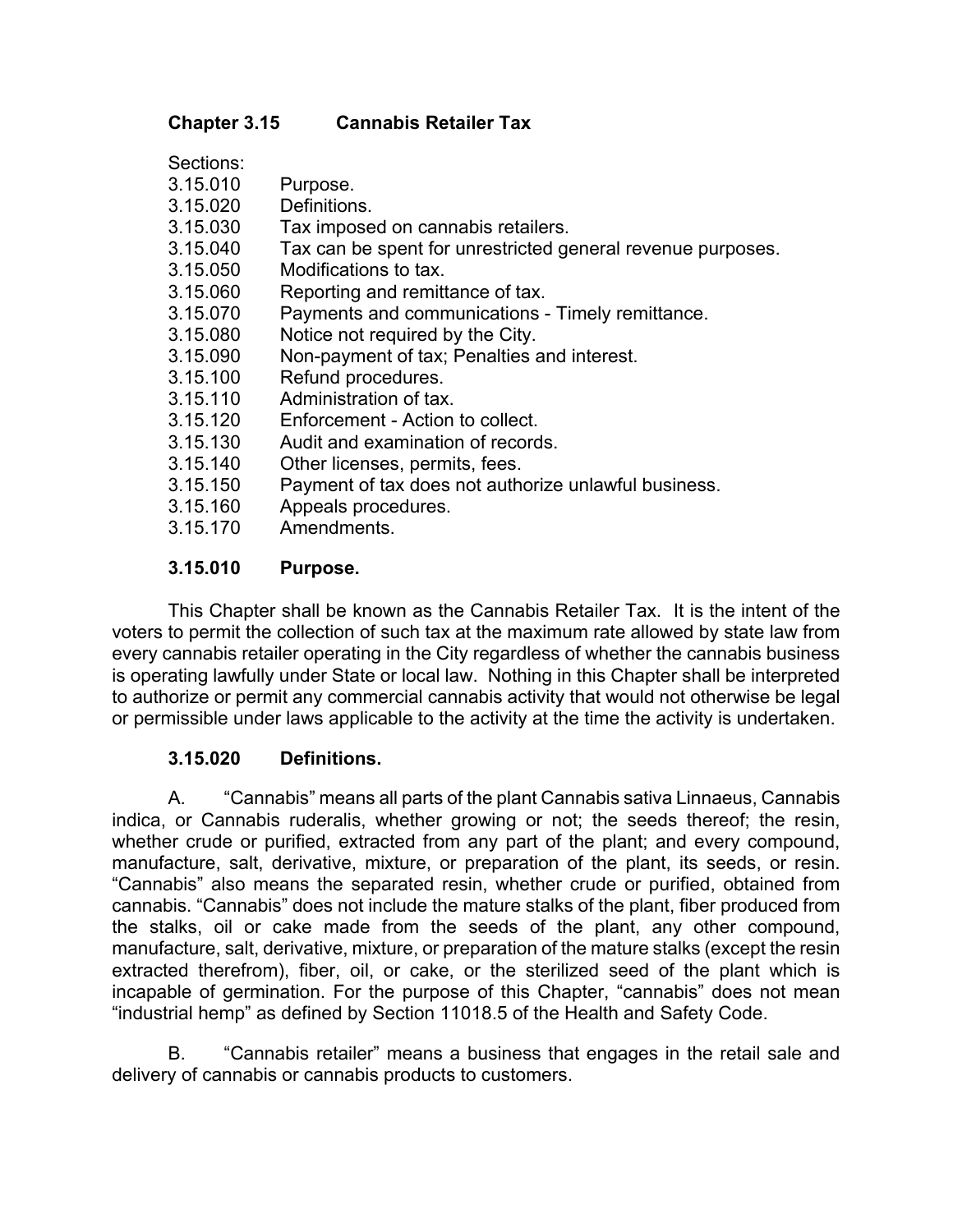C. "Cannabis products" has the same meaning as in Section 11018.1 of the Health and Safety Code.

D. "City" means the City of Banning.

E. "Commercial cannabis activity" includes the cultivation, possession, manufacture, distribution, processing, storing, laboratory testing, packaging, labeling, transportation, delivery or sale of cannabis and cannabis products, or engaging in any other cannabis activity that requires a state license issued by a licensing authority.

F. "Delivery" means the commercial transfer of cannabis or cannabis products to a customer. "Delivery" also includes the use by a retailer of any technology platform owned and controlled by the cannabis retail business.

G. "Gross receipts" means the total amount of the sale price of all sales and the total amount charged or received for the performance of any act, service or employment of whatever nature it may be for which a charge is made or credit allowed, whether or not such act, service or employment is done as a part of or in connection with the sale of materials, goods, wares, or merchandise. Included in gross receipts shall be all receipts, cash, credits and property of any kind or nature, and any amount for which credit is allowed by the seller to the purchaser without any deduction therefrom on account of the cost of the property sold, the cost of the materials used, labor or service costs, interest paid or payable, or losses or other expenses whatsoever. Excluded from gross receipts shall be cash discounts allowed and taken on sales, any tax required by law to be included in or added to the purchase price and collected from the consumer or purchaser, and such part of the sale price of the property returned by purchasers upon rescission of the contract of sale as is refunded either in cash or by credit.

H. "Person" includes any individual, firm, partnership, joint venture, association, corporation, limited liability company, estate, trust, business trust, receiver, syndicate, or any other group or combination acting as a unit, and the plural as well as the singular.

I. "Tax Administrator" means the Finance Manager of the City of Banning, his or her designee(s), or any other City officer charged with the administration of the provisions of this Chapter.

#### **3.15.030 Tax imposed on cannabis retailers.**

A. There is established and imposed upon each person who is engaged in business as a cannabis retailer an annual tax at the rates set forth in this Chapter.

B. Every person operating a cannabis retailer shall pay to the City an annual tax in an amount equal to ten percent (10%) of the business' gross receipts.

C. This Chapter is enacted solely to raise revenue for unrestricted general revenue and municipal purposes and is intended to be a general tax and is not a special tax. All of the proceeds from the tax imposed by this Chapter shall be placed in the City's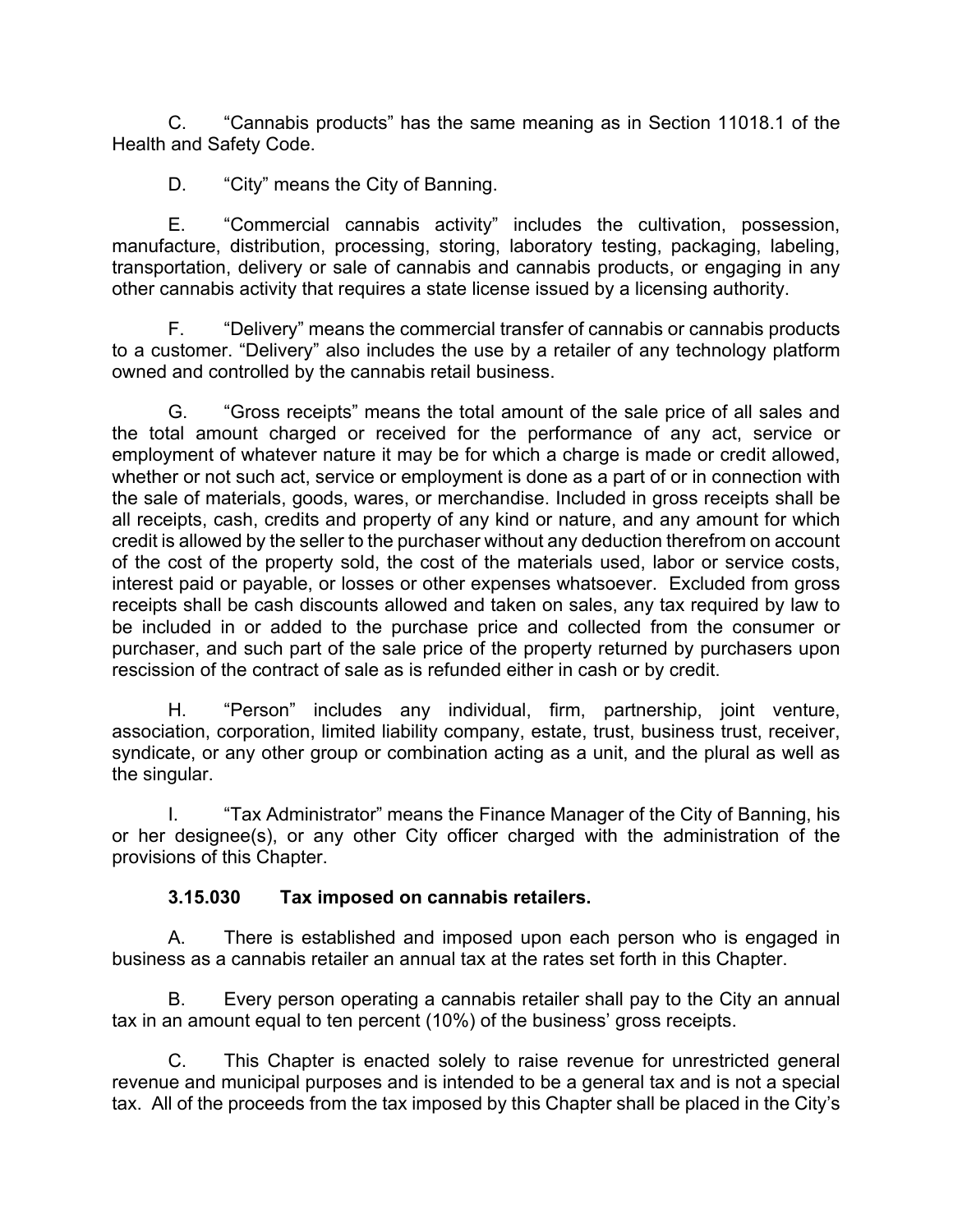general fund to finance the general operations of the City. Such operations may include, but are not limited to: paying for basic or enhanced law enforcement or public safety services, park, recreational, and senior services, neighborhood preservation, community services, code enforcement, infrastructure improvement and maintenance, and other such general services.

# **3.15.040 Tax can be spent for unrestricted general revenue purposes.**

The tax revenue generated from the taxes established by this Chapter can be spent for unrestricted general revenue purposes.

## **3.15.050 Modifications to Tax.**

A. Notwithstanding Elections Code Section 9217, or the tax rate of ten percent (10%) of gross receipts of a cannabis retailer, the City Council may, in its discretion without the vote of the people of Banning, do any of the following:

1) Reduce the tax rate for a cannabis retailers;

2) Increase any tax rates established by this Ordinance, not to exceed the maximum tax rate of 15% of gross receipts for a cannabis retailer;

3) Increase any rates if they had previously been reduced below such rate; and

4) Establish a class of persons that is exempt or excepted from the tax or discontinue any such exemption or exception.

B. In no event shall the City Council of the City of Banning increase any rates in excess of those rates specified in this Ordinance without approval by a majority of the voters voting in an election on the increase.

## **3.15.060 Reporting and remittance of tax.**

A. The cannabis retailer tax imposed by this Chapter shall be imposed on a fiscal year basis and shall be due and payable annually.

B. Each person owing a cannabis retailer tax shall, on or before the last day of the month following the close of each fiscal quarter, prepare and submit a tax statement on the form prescribed by the Tax Administrator and remit to the Tax Administrator the tax due.

C. Tax statements and payments for all outstanding taxes owed to the City are immediately due to the Tax Administrator upon cessation of a cannabis retailer for any reason.

D. The Tax Administrator may, at his or her discretion, establish shorter reporting and payment periods for any cannabis retailer tax.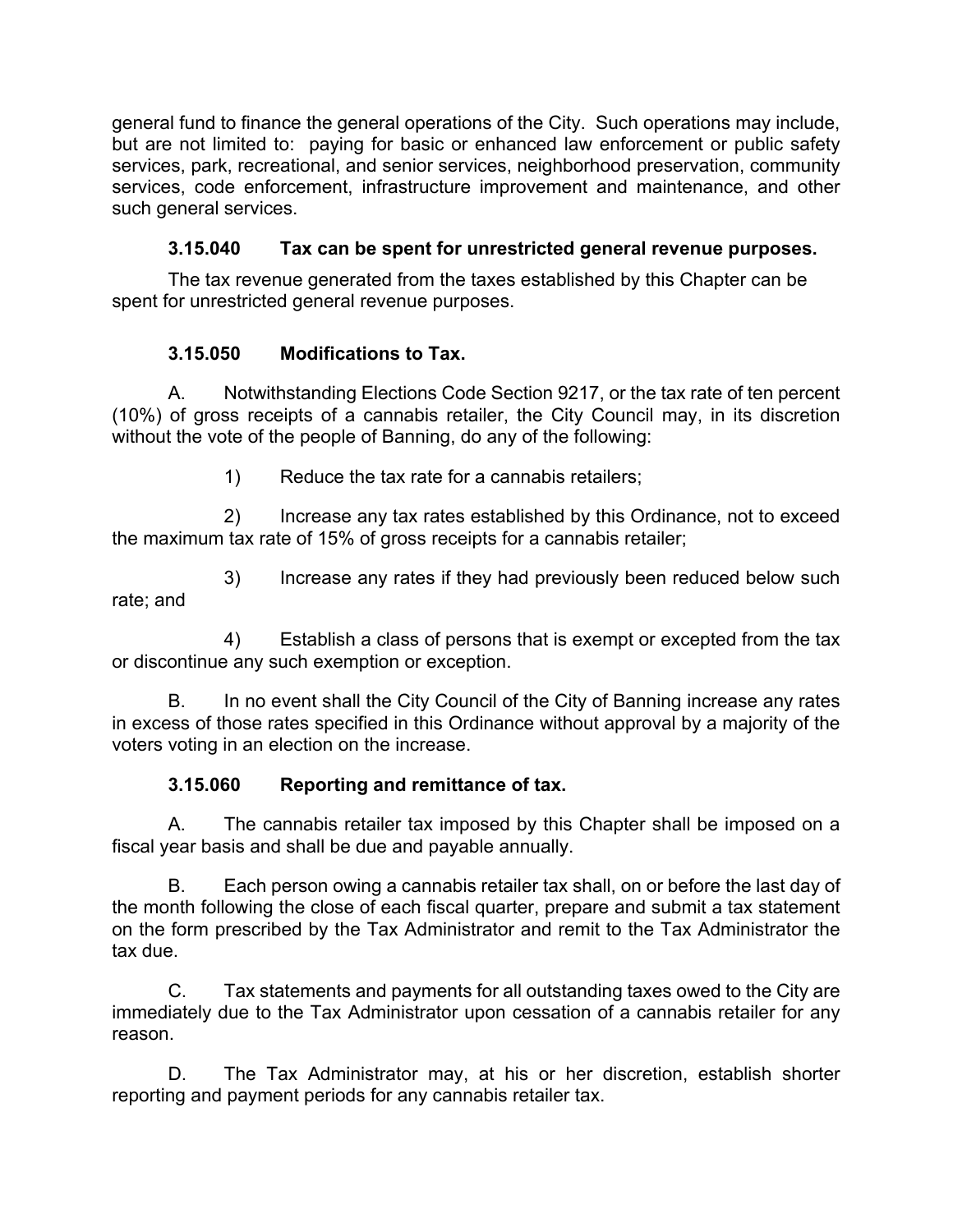#### **3.15.070 Payments and communications - Timely remittance.**

A. Whenever any payment, statement, report, request or other communication is due, it must be received by the Tax Administrator on or before the final due date. A postmark will not be accepted as timely remittance. If the due date falls on Saturday, Sunday holiday, or a day City Hall is closed, the due date shall be the next regular business day on which City Hall is open to the public.

B. Unless otherwise specifically provided under other provisions of this Chapter, the taxes required to be paid pursuant to this Chapter shall be deemed delinquent if not received by the Tax Administrator on or before the due date.

## **3.15.080 Notice not required by the City.**

 The Tax Administrator is not required to send a delinquency or other notice or bill to any person subject to the provisions of this Chapter. The Tax Administrator may, as a courtesy, send a tax notice to the cannabis retailer. Failure to send such notice or bill shall not affect the validity of any tax or penalty due under the provisions of this Chapter.

## **3.15.090 Non-payment of tax; Penalties and interest.**

A. Any person who fails or refuses to pay any tax required to be paid pursuant to this Chapter on or before the due date shall pay penalties and interest established by resolution of the City Council. This penalty provision shall not be construed to preclude or limit the enforcement of the penal provision of this Chapter.

B. Whenever a check or electronic payment is submitted as payment for a tax and the payment is subsequently returned unpaid by the bank for any reason, the taxpayer will be liable for the tax amount due plus any fees, penalties and interest as provided for in this Chapter, and any other amount allowed under state law.

## **3.15.100 Refund procedures.**

A. No refund shall be made of any tax collected pursuant to this Chapter, except as provided in this Section. No refund of any tax collected pursuant to this Chapter shall be made because of the discontinuation, dissolution, or other termination of a cannabis retail business.

B. Whenever the amount of any cannabis retailer tax, penalty or interest has been overpaid, paid more than once, or has been erroneously collected or received by the City under this Chapter, it may be refunded to the taxpayer who paid the tax, or credited towards a future tax liability, provided that a written claim for refund is filed with the Tax Administrator within one year of the date the tax was originally due and payable.

C. The Tax Administrator shall have the right to examine and audit all the books and business records of the claimant to determine the eligibility of the claimant to the claimed refund. No claim for refund shall be allowed if the claimant refuses to allow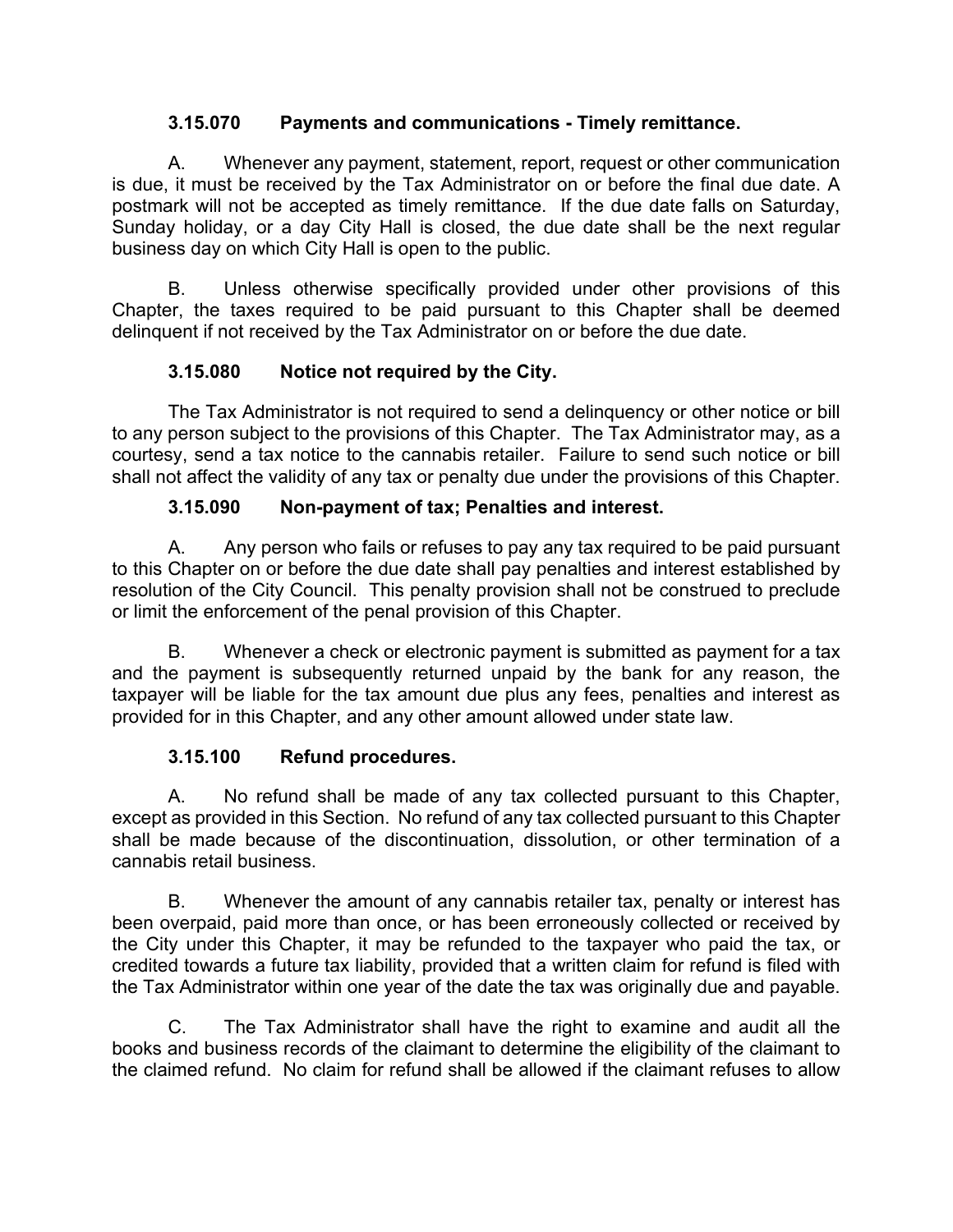such examination of claimant's books and business records after request by the Tax Administrator to do so.

D. If the cannabis retailer tax was erroneously paid and the error is attributable to the City, the City shall refund the amount of tax erroneously paid up to one year from when the error was identified

#### **3.15.110 Administration of tax.**

A. It shall be the duty of the Tax Administrator to collect the taxes, penalties, fees, and perform the duties required by this Chapter.

B. For purposes of administration and enforcement of this Chapter generally, the Tax Administrator may from time to time promulgate such administrative rules and procedures consistent with the purpose, intent, and express terms of this Chapter as he or she deems necessary to implement or clarify such provisions or aid in enforcement.

C. The Tax Administrator may take such administrative actions as needed to administer the tax, including but not limited to:

1) Providing to all cannabis retailers forms for the reporting of the tax;

2) Receiving and recording all taxes remitted to the City as provided in this Chapter;

3) Maintaining records of taxpayer reports and taxes collected pursuant to this Chapter;

4) Assessing penalties and interest to taxpayers pursuant to this Chapter;

5) Determining amounts owed and enforcing collection pursuant to this Chapter; and

6) Establishing a reasonable process, including set times and secure conditions, whereby taxpayers can pay the taxes imposed by this Chapter.

#### **3.15.120 Enforcement - Action to collect.**

 Any taxes, penalties and/or fees required to be paid under the provisions of this Chapter shall be deemed a debt owed to the City. Any person owing money to the City under the provisions of this Chapter shall be liable in an action brought in the name of the City for the recovery of such debt. The provisions of this Chapter shall not be deemed a limitation upon the right of the City to bring any other action including criminal, civil and equitable actions, based upon the failure to pay the tax, penalties and/or fees imposed by this Chapter or the failure to comply with any of the provisions of this Chapter.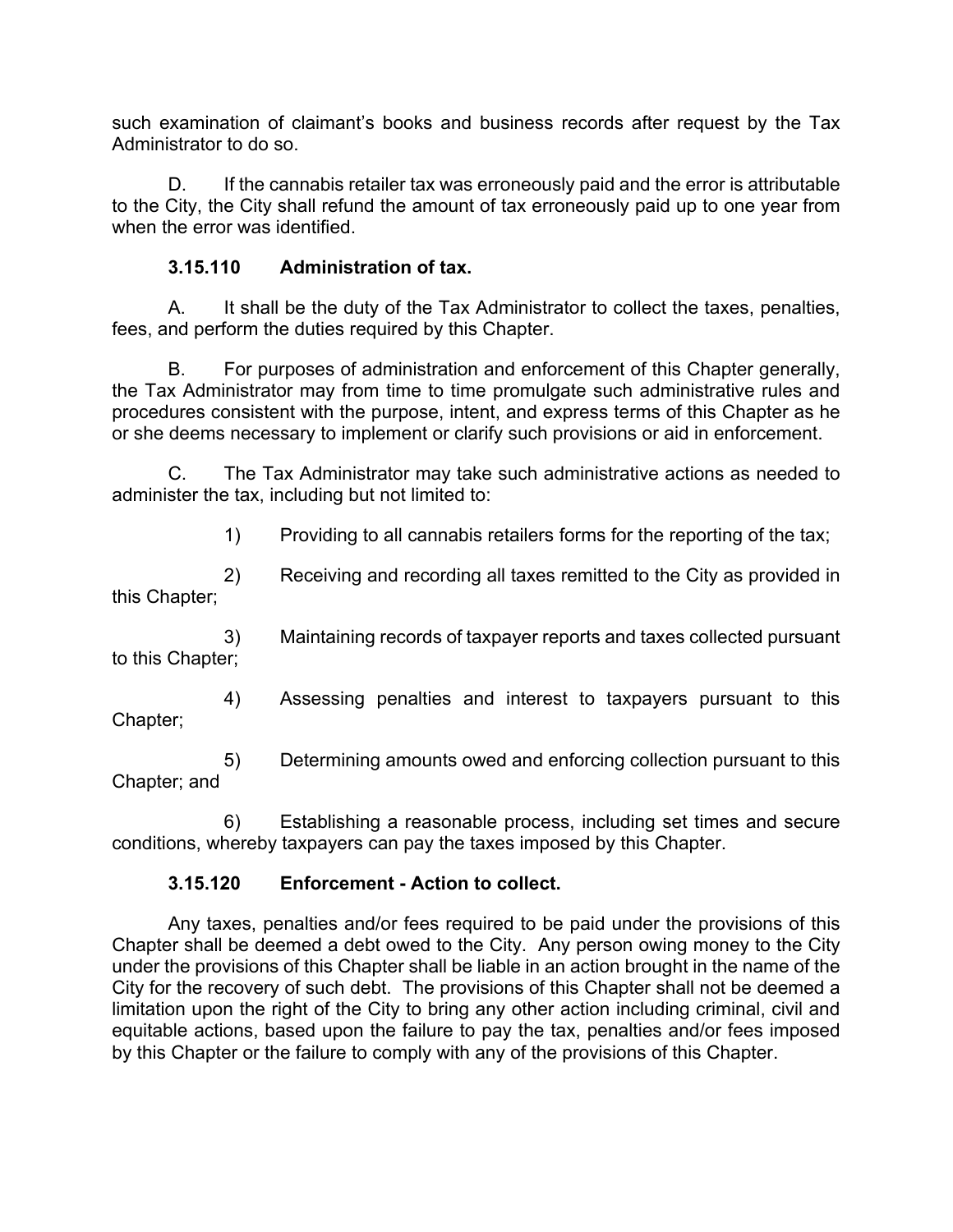#### **3.15.130 Audit and examination of records.**

A. The Tax Administrator shall have the power to audit and examine all books, records, accounts, inventory and onsite operations of cannabis retailers, including examination of both state and federal income tax returns, sales tax returns, or other evidence documenting the gross receipts of persons engaged in cannabis businesses, and, where necessary, all equipment for the purpose of ascertaining the amount of the cannabis retailer tax, if any, required to be paid by the provisions hereof, and for the purpose of verifying any statements or any item thereof when filed by any person pursuant to this Chapter.

B. It shall be the duty of every person liable for the collection and payment to the City of any tax imposed by this Chapter to keep and preserve, for a period of the later of four years from the due date of the return or the date the return is filed, all records as may be necessary to determine the amount of such tax as he or she may have been liable to pay to the City, which records the Tax Administrator or his/her duly authorized designee shall have the right to inspect at all reasonable times. All records for any period being audited by the City shall be retained until the audit is complete.

# **3.15.140 Other licenses, permits, fees.**

 A. This Chapter does not authorize or permit cannabis retailers to operate in the City. Cannabis retailers shall comply with the zoning requirements set forth in Chapter 17.54 of the Banning Municipal Code and must have a valid cannabis conditional use permit issued by the City Council to operate in the City. Cannabis retailers shall also comply with the regulations set forth in Chapter 5.33 of the Banning Municipal Code and must have a valid cannabis regulatory permit issued by the City Manager to operate in the City. A cannabis retailer subject to the provisions of this Ordinance shall also be subject to the business tax requirements set forth in Chapter 5.04 of the Banning Municipal Code.

 B. Nothing contained in this Chapter shall be deemed to repeal, amend, be in lieu of, replace or in any way affect any requirements for any permit or license required by, under or by virtue of any other provision of this Code or any other ordinance or resolution of the City, nor be deemed to repeal, amend, be in lieu of, replace or in any way affect any tax, fee or other charge imposed, assessed or required by, under or by virtue of any other Chapter of this Code or any other ordinance or resolution of the City. Any references made or contained in any other Chapter of this code to any licenses, license taxes, fees, or charges, or to any schedule of license fees, shall be deemed to refer to the licenses, license taxes, fees or charges, or schedule of license fees, provided for in other Chapters of this code.

## **3.15.150 Payment of tax does not authorize unlawful business.**

A. The payment of a cannabis retailer tax required by this Chapter, and its acceptance by the City, shall not entitle any person to operate a cannabis retailer unless the person has complied with all of the requirements of this Code, including obtaining a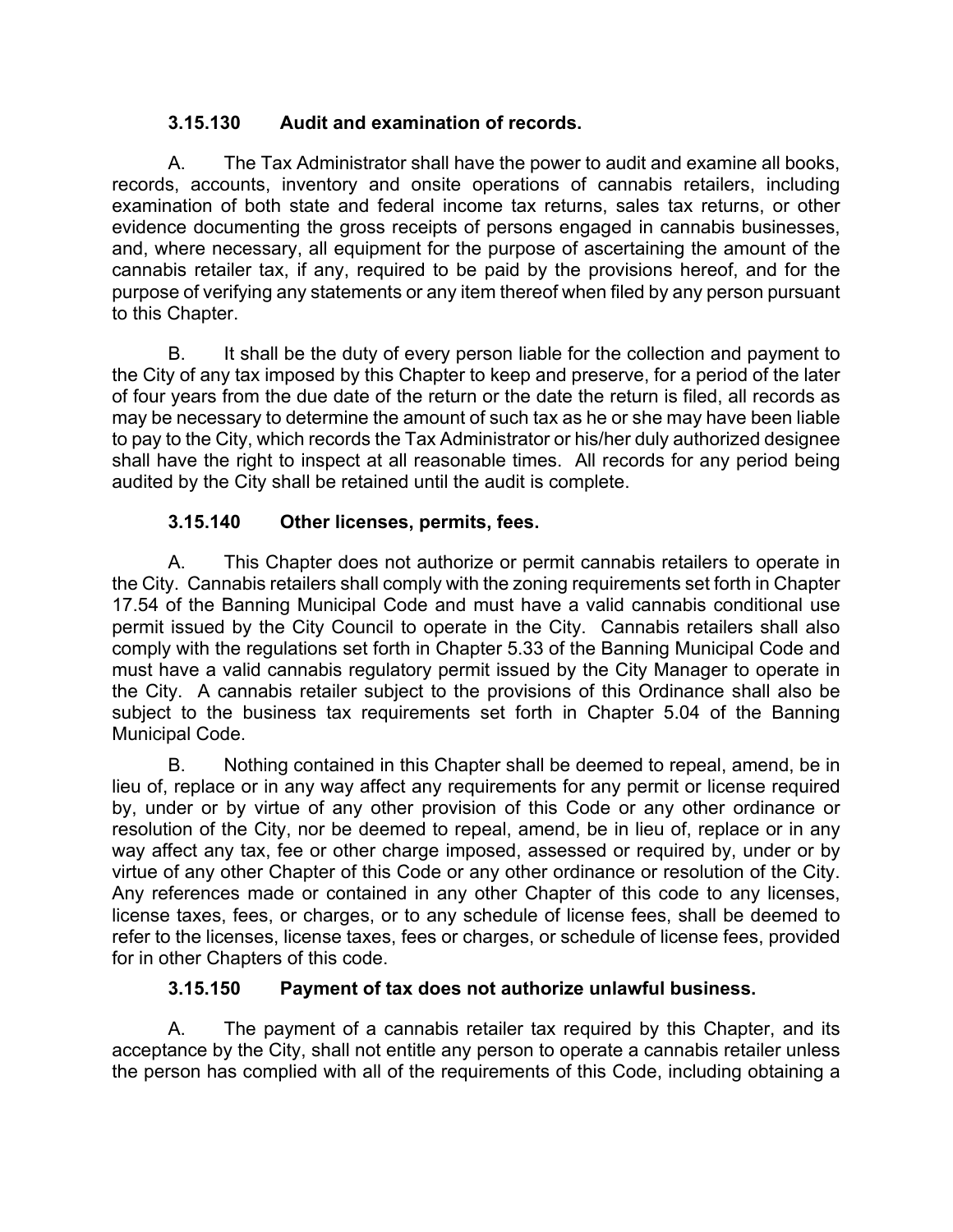cannabis regulatory permit and a cannabis conditional use permit, and all other applicable state laws.

B. No tax paid under the provisions of this Chapter shall be construed as authorizing the conduct or continuance of any illegal or unlawful cannabis retailer, or any cannabis business in violation of any local or state law.

## **3.15.160 Appeals procedures.**

 Any taxpayer aggrieved by any decision of the Tax Administrator with respect to the amount of tax, interest, penalties and fees, if any, due under this Chapter may appeal to the City Manager by filing a notice of appeal with the City Clerk within 30 days of the serving or mailing of the determination of tax due. The City Clerk shall fix a time and place for hearing such appeal, and the City Clerk shall give notice in writing to the taxpayer at the last known place of address. The finding of the City Manager shall be final and conclusive and shall be served upon the taxpayer in the manner prescribed by this Chapter for service of notice of hearing. Any amount found to be due shall be immediately due and payable upon the service of the notice.

## **3.15.170 Amendments.**

A. This Chapter may be amended by the City Council without a vote of the people. However, as required by Article XIII C of the California Constitution, voter approval is required for any amendment provision that would increase the rate of any tax levied pursuant to this Chapter or extend the tax to a cannabis business that is not included in this Chapter. The people of the City of Banning affirm that the following actions shall not constitute an increase of the rate of a tax:

1) The restoration of the rate of the tax to a rate that is no higher than that set by this Chapter, if the City Council has acted to reduce the rate of the tax;

2) An action that interprets or clarifies the methodology of the tax, or any definition applicable to the tax, so long as such interpretation or clarification (even if contrary to some prior interpretation or clarification) is not inconsistent with the language of this Chapter;

3) The establishment of a class of persons that is exempt or excepted from the tax or the discontinuation of any such exemption or exception (other than the discontinuation of an exemption or exception specifically set forth in this Chapter);

4) The collection of the tax imposed by this Chapter, even if the City had, for some period of time, failed to collect the tax; and

5) The deletion, restoration, relocation, renumbering, amendment or alteration of the provisions of this Chapter and any provision of the Code affected by this Chapter, provided that such action does not establish any new tax or increase any existing tax.